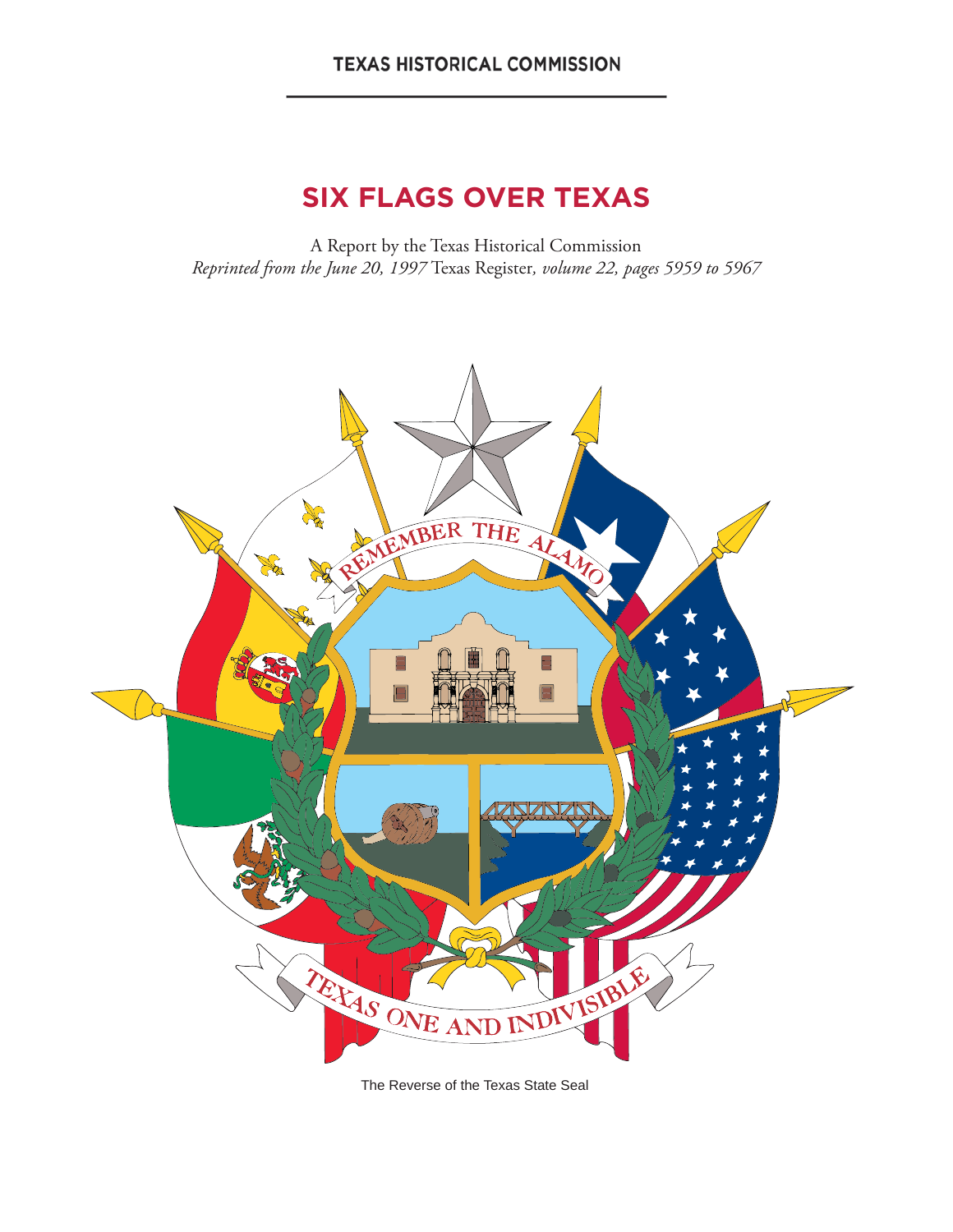# **MOTION ADOPTED JULY 19, 1996**

Through its general powers and duties granted in the Texas Government Code, §442.005(a), the Texas Historical Commission (THC) approves the designs, shown as Exhibit A of this notice, for the six national flags of Texas history. THC has reviewed these designs and determined that they represent the appropriate flags of the six nations at the time of each claim to this soil, with the exception of the current flag of the United States of America. THC urges that these standard designs be adopted for display in all appropriate locations. THC gratefully acknowledges the assistance of Charles Adkin Spain and Dr. Whitney Smith for their research of these designs.

### **BACKGROUND**

The "Six Flags" sets purchased by the state, businesses, and individuals are generally the flags manufactured in mass quantities by the six largest U.S. flag manufacturers (Annin, CF, Collegeville, Dettra, J.C. Schultz, and Valley Forge). Two of the flags in these sets, Spain and Mexico, are historically inaccurate because they do not represent a flag that flew over Texas during the time those two nations claimed sovereignty over Texas. The French flag is also oftentimes historically incorrect. It is, however, economically infeasible to display the historically correct flags because the flags would have to be custom manufactured.

The only practical way to purchase a correct "Six Flags" set is for the State, acting through the commission, to specify the proper designs of the "Six Flags" and to request the major flag manufacturers to make this historically correct set once existing supplies have been sold.

The art for the proposed designs has been provided by Dr. Whitney Smith of the Flag Research Center in Winchester, Massachusetts, who is the world's leading expert on flags. Dr. Smith was an adviser to the State Preservation Board and Office of the Secretary of State when the reverse of the state seal was redesigned in 1991- 1992, and an adviser to the Texas Department of Transportation when it featured color art of the "Six Flags" in the travel publication *A Quick Look at Texas*. The proposed designs are basically the same designs that appear in the current version of the reverse of the state seal. Dr. Smith has agreed to allow the commission to use the art for the proposed designs as long as a copyright acknowledgment is published in the *Texas Register*.

### **KINGDOM OF SPAIN**

Spain has had four significant flags during its occupation of the New World. The royal banner of Castile and Leon, bearing two lions and two castles, was used as a state flag from circa 1230 to circa 1516. This flag, although widely used in "Six Flags" displays, predates any Spanish presence in Texas: the first Spanish mission, Ysleta Mission in present El Paso, was established in 1681.

From 1516 to May 28, 1785, Spain used a state flag consisting of a modified red saltire on white to signify the House of Burgundy. A variant of the state flag existed from 1580 to 1640 that depicted the complete Spanish coat of arms on a white field. Although displaying the Burgundian saltire as a "Six Flag" would be historically correct, few people would recognize the flag.

King Charles III established the familiar Spanish flag containing horizontal stripes of red-gold-red and the simple arms of Castile and Leon as the Spanish state flag on land effective March 8, 1793, and this flag was used until April 27, 1931. This flag appears in the reverse of the Texas state seal and would be the logical choice for inclusion in the "Six Flags."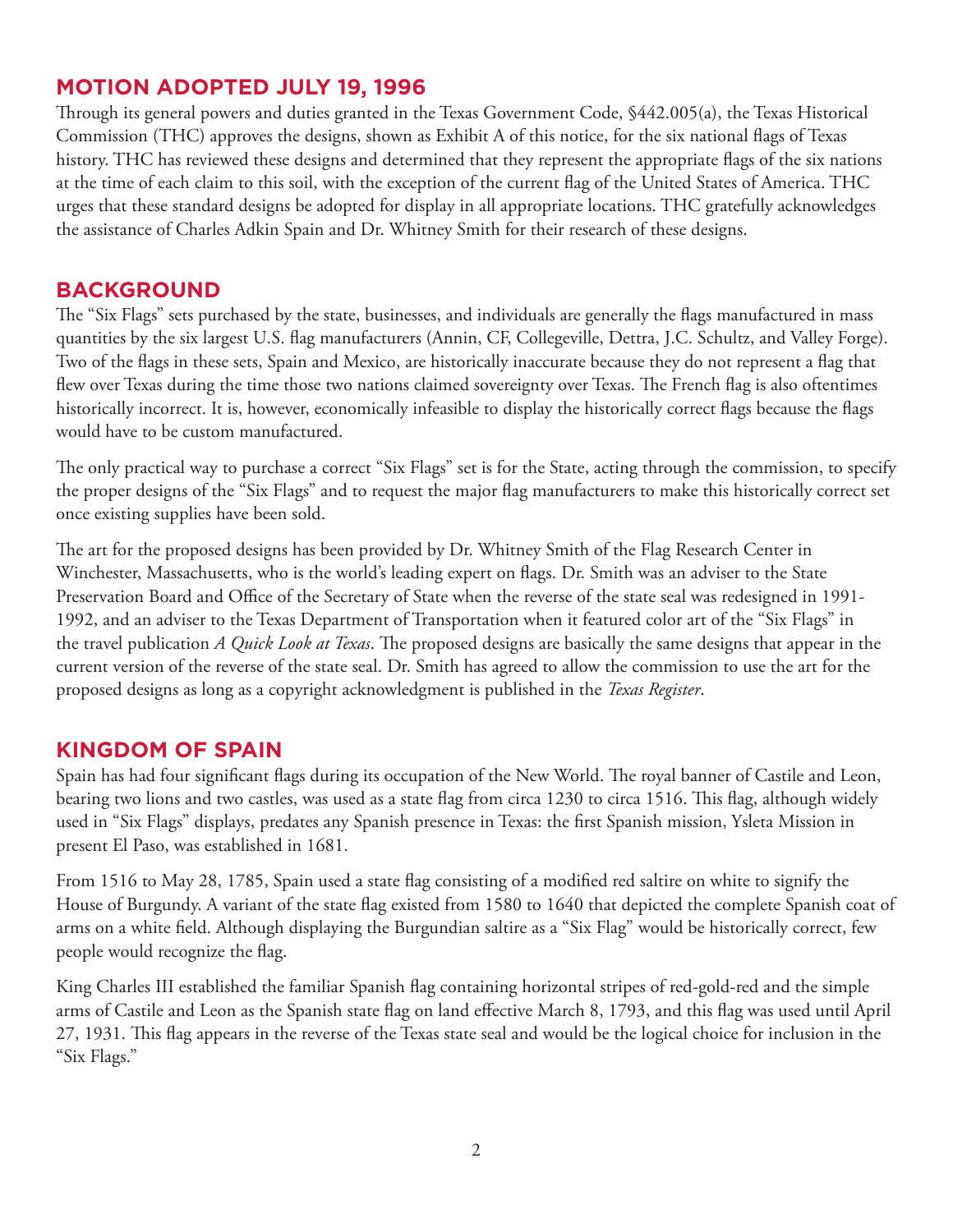#### **KINGDOM OF FRANCE**

The flag of France that was allegedly carried by René Robert Cavelier, Sieur de La Salle in 1685, was probably a plain white flag strewn with fleurs-de-lys. This flag (circa 1643 to October 31, 1790) was a simplified version of the French state flag that bore the entire royal arms superimposed over numerous fleurs-de-lys strewn on a white field. Another French flag frequently (and incorrectly) included in the "Six Flags" contains three or more fleurs-de-lys on a blue field; this was the French state flag from circa 1370 to circa 1600. The fleurs-de-lys flag on a white field without the royal arms appears in the reverse of the Texas state seal. Technically, the heraldic description of the flag is "white, semé [strewn) of gold fleurs-de-lys," so the actual number of fleurs-de-lys is indeterminate and they would bleed off the four edges of the flag.

#### **UNITED MEXICAN STATES**

In April 1823, Mexico adopted its first republican flag, which was used until 1863. This flag is similar to the current Mexican flag with vertical stripes of green-white-red. Both flags contain an eagle holding a serpent in its mouth and standing on a nopal or cactus, but the current Mexican flag depicts a stylized Aztec eagle rather than the natural eagle in the 1823 flag. The 1823 Mexican flag appears in the reverse of the Texas state seal.

#### **REPUBLIC OF TEXAS**

Texas had two official national flags for use on land during its existence: the 1836 national standard and the 1839 national flag that became the state flag. Some authorities also erroneously claim that Lorenzo de Zavala designed a Republic of Texas flag (usually portrayed as a blue field with white star of five points central and with the letters "T-E-X-A-S," one letter between each star point).

The first official flag for use on land, the "National Standard of Texas," was adopted by the Congress and approved on December 10, 1836. It consisted of an azure ground with a large golden star central. This flag, known as David G. Burnet's flag, served as the national flag until January 25, 1839.

The second official flag for use on land, the Lone Star Flag, was adopted by the Texas Congress and approved on January 25, 1839: "[T]he national flag of Texas shall consist of a blue perpendicular stripe of the width of one third of the whole length of the flag, with a white star of five points in the centre thereof, and two horizontal stripes of equal breadth, the upper stripe white, the lower red, of the length of two thirds of the whole length of the flag." This flag later became the state flag.

Although it would be historically correct to display David G. Burnet's flag in the "Six Flags," the Lone Star Flag appears in the reverse of the Texas state seal and would be the logical choice for inclusion in the "Six Flags."

### **CONFEDERATE STATES OF AMERICA**

The Confederate States of America had three principal flag designs during its existence. The first, known as the Stars and Bars, was chosen by a legislative committee of the provisional government as the national flag and was raised over the capitol in Montgomery, Alabama on March 4, 1861. The flag consisted of: "a red field with a white space extending horizontally through the center, and equal in width to one-third the width of the flag. The red space above and below to be the same as the white. The union blue extending down through the white space and stopping at the lower red space. In the center of the union a circle of white stars corresponding to the number with the States in the Confederacy." The Stars and Bars was never adopted by legislation, but served as the Confederate flag for more than two years. Texas was the seventh state to join the Confederacy.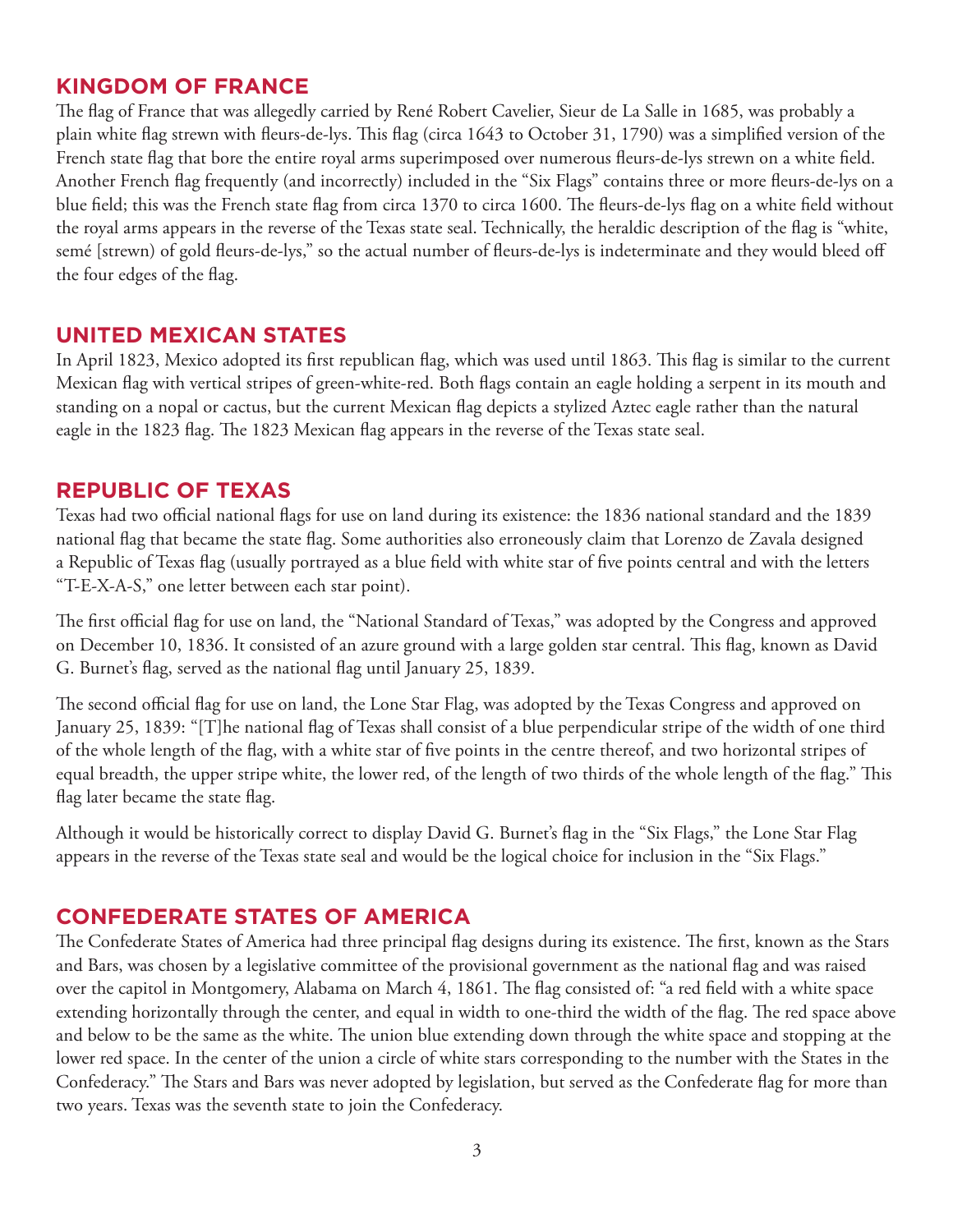Because of the Stars and Bar's similarity with the United States flag, it was unsatisfactory for use as a battle flag. The most famous Confederate battle flag was the battle flag of the Army of Northern Virginia, a square having a red ground with a blue saltire bordered with white and emblazoned with white five-pointed stars corresponding in number to that of the Confederate States. The design of this battle flag was used in the second national flag of the Confederacy, the Stainless Banner. This flag flew from May 1, 1863, to March 4, 1865, and consisted of a white field with the battle flag of the Army of Northern Virginia in the canton.

The Stainless Banner was revised on March 4, 1865, in part because naval officers objected that the flag looked both like a flag of truce and the British White Ensign. The revision added a vertical red stripe to the flag's fly. This third national flag was short-lived as the Confederacy surrendered in April 1865.

Another Confederate flag that is sometimes displayed in Texas today is a rectangular version of the battle flag of the Army of Northern Virginia. This flag was the Confederate naval jack as it appeared after May 26, 1863, and was similar to the battle flag of the Army of Tennessee that was issued in 1864.

It would be historically correct to display either the seven-star Stars and Bars, the Stainless Banner, or the 1865 revision of the Stainless Banner in the "Six Flags." The Texas State Seal Advisory Committee choose to use the sevenstar Stars and Bars when the committee updated the design of the reverse of the Texas state seal in 1992 because the Stars and Bars is the most recognizable and least inflammatory of the three Confederate Flags. The seven-star Stars and Bars would be the logical choice for inclusion in the "Six Flags."

# **UNITED STATES OF AMERICA**

The last of the "Six Flags" to fly over Texas is the flag of the United States. Texas entered the Union on December 29, 1845, as the 28th state. The 27 star United States flag was first raised in Texas on February 19, 1846, when the state government was organized in Austin. The 28 star United States flag flew only from July 4, 1846, to July 3, 1847, after which Iowa's admission necessitated the addition of another star. A 28 star United States flag appears on the reverse of the Texas state seal to avoid the necessity of changing the reverse should another state be admitted in the future, but it would make economic sense to use the current United States flag in the "Six Flags."

The "Six Flags Over Texas" are shown in the following Exhibit A.

### **EXHIBIT A**

The artwork in Exhibit A on the following pages was produced by Graham Bartram, based on original drawings provided by Dr. Whitney Smith. Permission is granted for this artwork to be reproduced in connection with the "Six Flags," including the manufacturing of flags.

Texas Historical Commission P.O. Box 12276 Austin, TX 78711-2276 512.463.6100 fax 512.475.4872 thc@thc.state.tx.us <sup>4</sup>

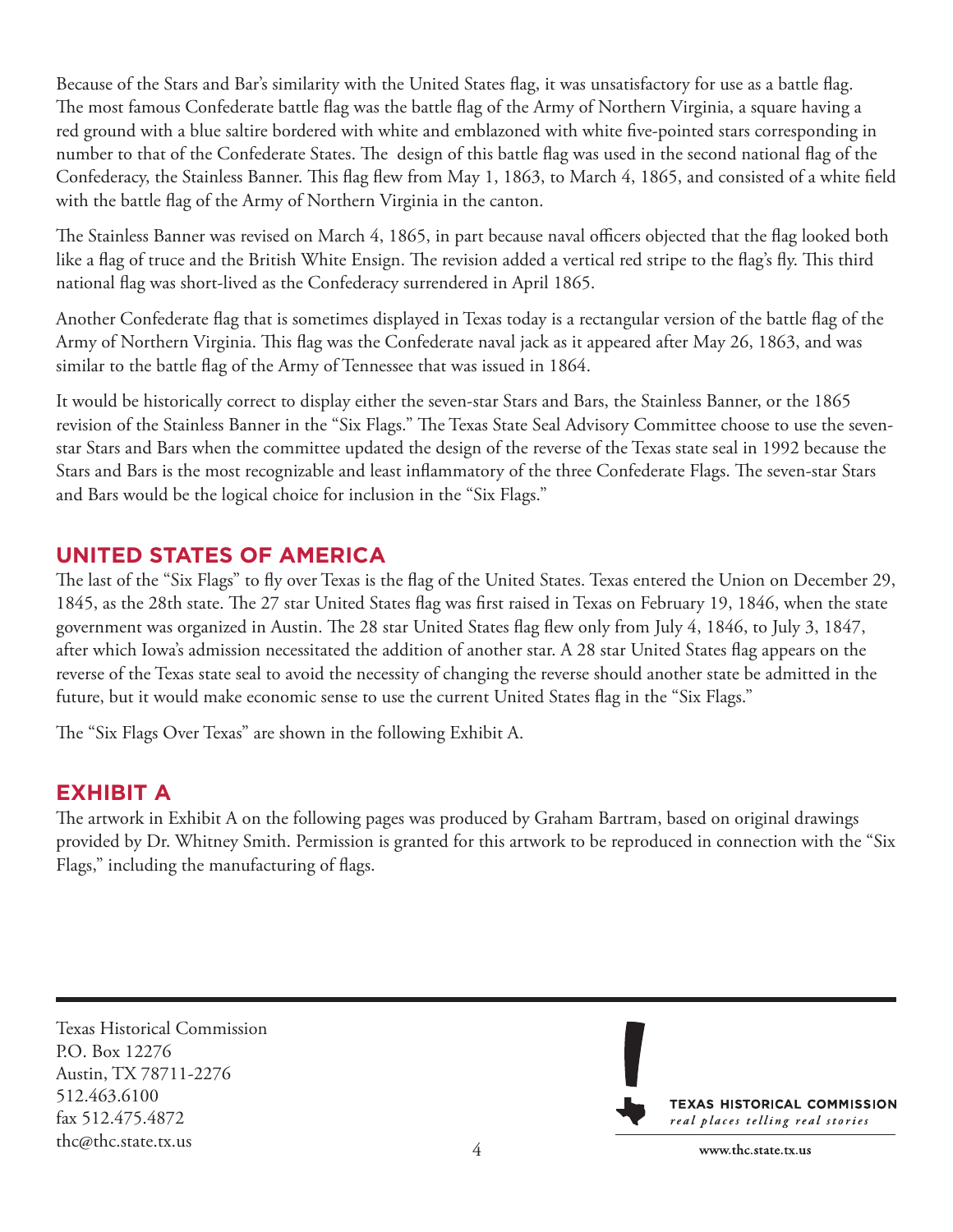# **KINGDOM OF SPAIN**

March 8, 1793 to April 27, 1931



# **KINGDOM OF FRANCE**

circa 1643 to October 31, 1790

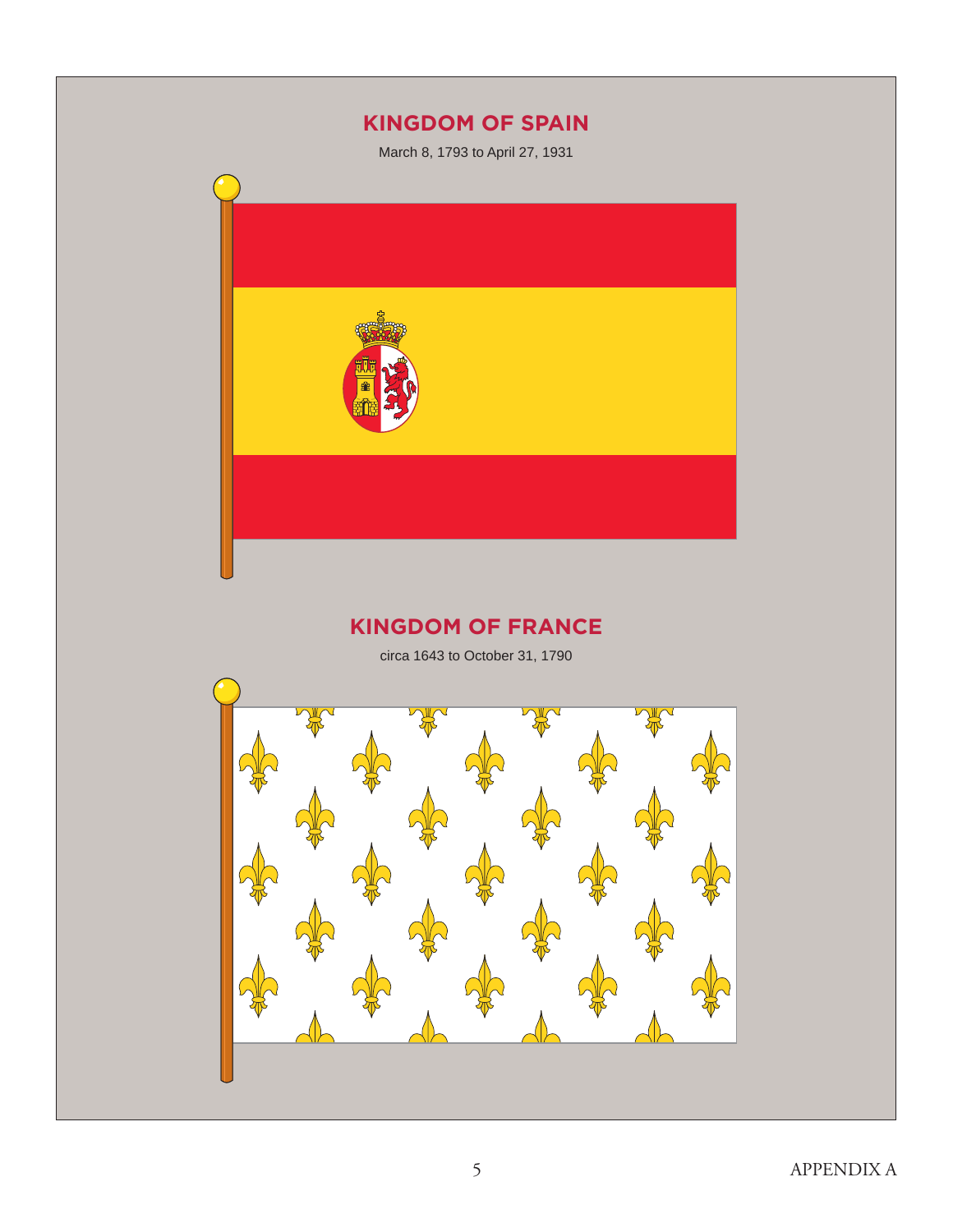# **UNITED MEXICAN STATES**

April 1823 to 1863



# **REPUBLIC OF TEXAS / STATE OF TEXAS**

January 25, 1839 to present